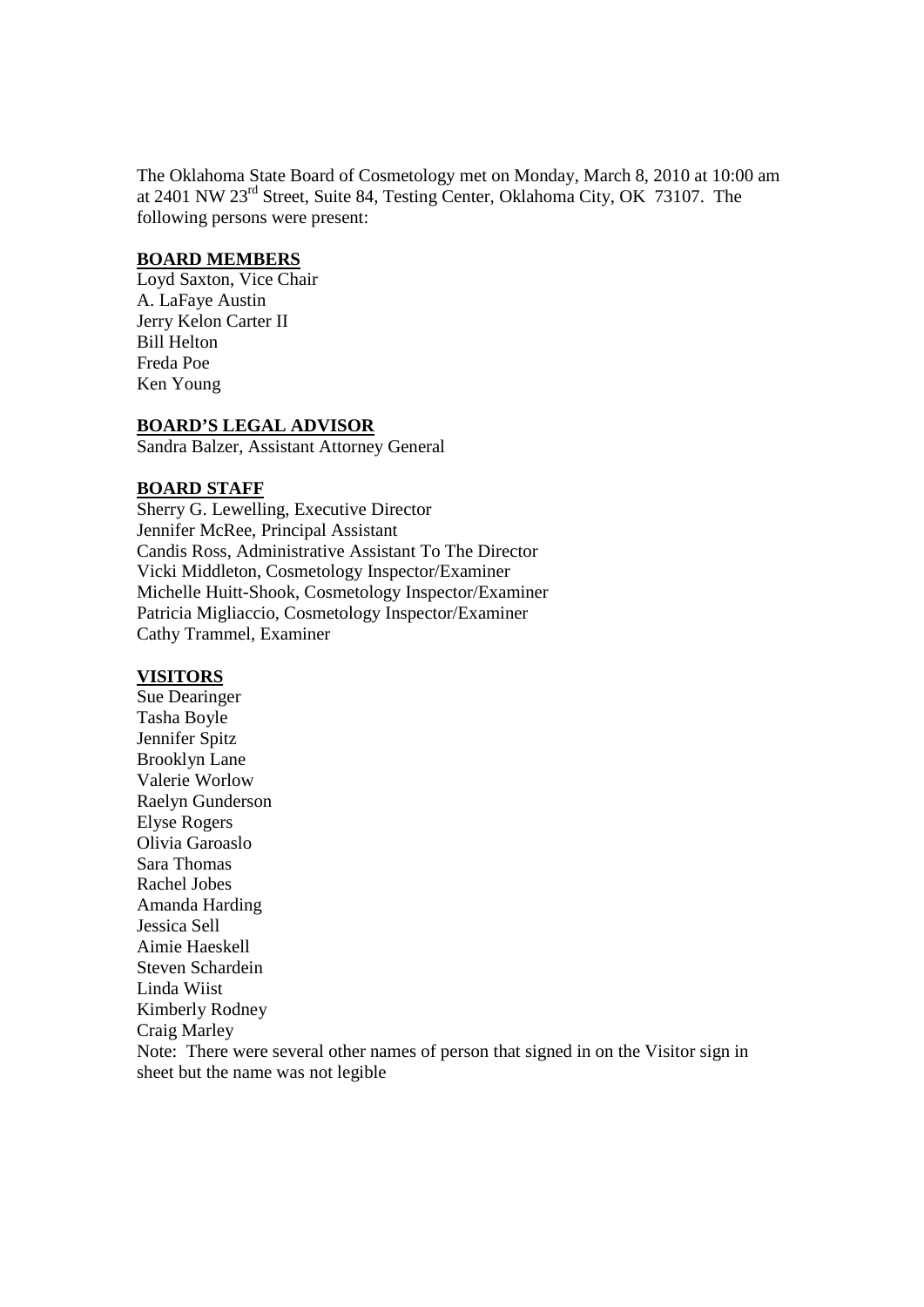## **CALL TO ORDER**

Vice Chair Saxton called the meeting to order. The meeting was properly posted and agenda-ized

## **ROLL CALL**

Quorum was established with roll call. The following persons answered roll call: Saxton, Austin, Carter, Helton, Poe and Austin. (Payne, Nguyen and Webb were not present).

### **OPPORTUNITY FOR THE BOARD TO RECEIVE PUBLILC COMMENT – EACH SPEAKER IS LIMITED TO THREE MINUTES**

A student representing Meridian Technology Center addressed the Board (name was not audible on tape). She asked the Board why foiling was not a category that was tested on the examination.

Mr. Helton stated that he a member of the Examination Committee and recently he has done some observing of the present examinations to see what changes, if any, need to be made in the examination procedures and the committee would then make a recommendation to the full Board for consideration.

Ms. Lewelling stated that the practical examination is structured to test for minimum basic skills only.

Mr. Schardein stated that he'd like to be a part of the committee and have the opportunity to provide input into examination changes.

Mr. Helton stated that he would take that into consideration and appreciated his input.

## **BOARD DISCUSSION AND POSSIBLE ACTION RE: APPROVAL OF JANUARY 11, 2010 BOARD MEETING MINUTES**

A motion was made by Mr. Carter and seconded by Mr. Young to approve the Board meeting minutes of January, 11, 2010.

VOTING: Austin, yes; Carter, yes; Helton, yes; Poe, yes; Young, yes. Motion carried.

### **BUDGET COMMITTEE REPORT – FREDA POE, CHAIR, RE: BUDGET ADJUSTMENT TO PAY FOR AGENCY AUDIT**

Ms. Poe reported that the estimated cost of the audit is \$9,000. She said the agency did not anticipate this and only budgeted \$5000 but money is available on another line item

Page 2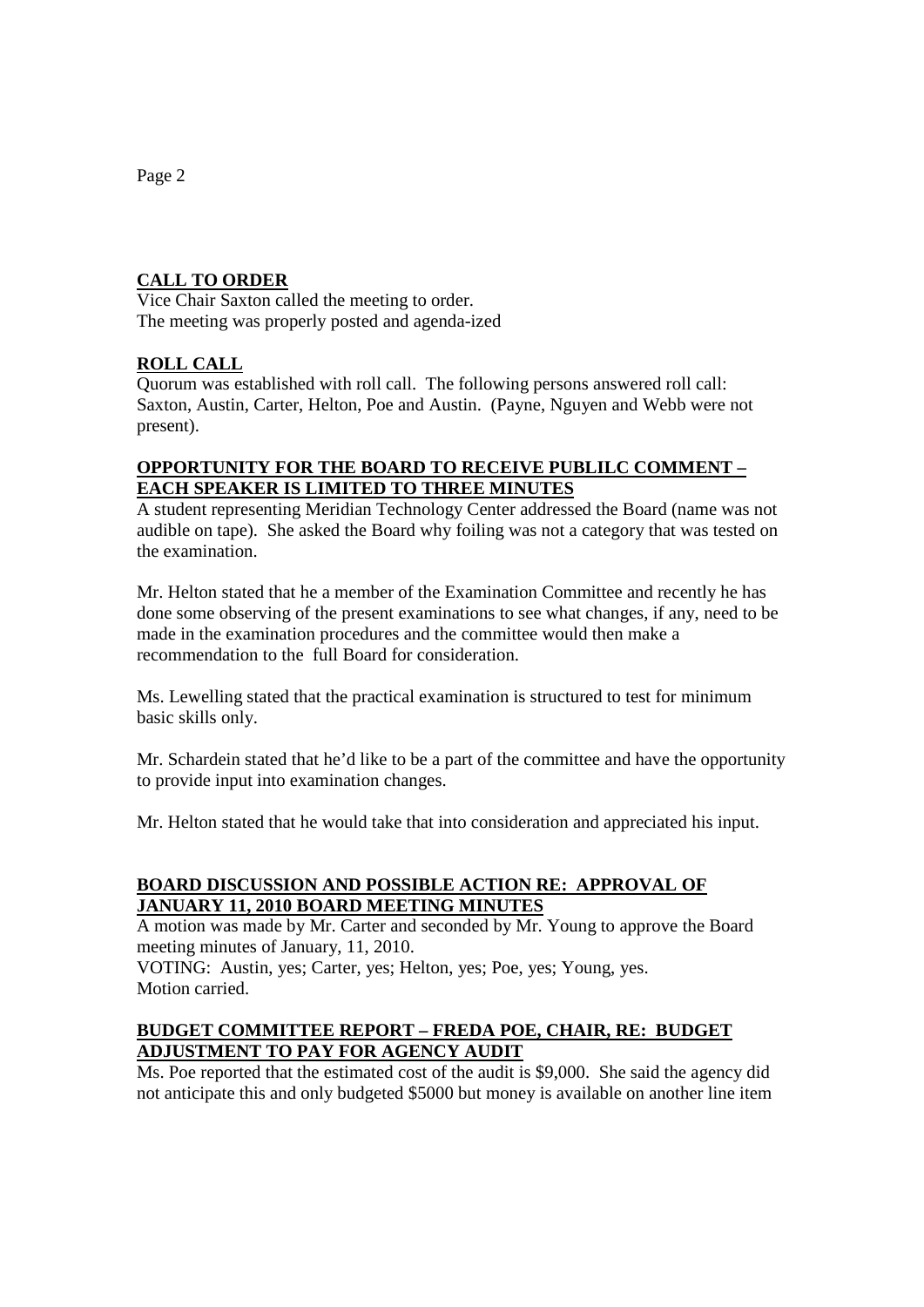for professional services so the Board is prepared to pay the extra cost without amending the Budget.

### **DIRECTOR'S REPORT – SHERRY G. LEWELLING**

Ms. Lewelling provided the Board with a written report. She told of the upcoming NIC Regional Meeting that she and four Board members would be attending. She introduced Cathy Trammel who was recently hired as the Board's new part-time Examiner. She stated that she will be hiring a new Cosmetology Inspector/Examiner soon also. She told of the progress of the on-line renewal project and the impact of the felony question. She gave an update on Board applications for foreign and domestic reciprocity. She also provided an update to legislation affecting the Board which is Senate Bill 1281, CS for House Bill 3301 and House Bill 3173.

# **LEGISLATIVE COMMITTEE REPORT – BILL HELTON, CHAIR – PROGRESS OF LEGISLALTION/SENATE BILL 1281**

Mr. Helton stated that the Bill has passed through two Senate Committees. He stated that Senator Anderson was the Senate author and Representative Jackson is the House author. He said he was present and attended the Senate legislative committee meeting on February 3, 2010.

## **BOARD DISCUSSION AND POSSIBLE ACTION RE: CRIMINAL HISTORY BACKGROUND QUESTIONNAIRE REVIEWS**

Mr. Carter provided a written report to the Board and stated that the Committee met on March  $1<sup>st</sup>$  and discussed the recommendation that the Criminal History Background Questionnaire be eliminated and on the renewal applications, ask the question, have you ever been convicted of a felony within the last year, and if so, have them send a certified copy of the court order and also on initial applications, ask the question and if so, they must submit a copy of the court order if they have ever been convicted. He stated that the committee recommends that Ms. Lewelling review the information and make a decision. If she does not feel comfortable or would like the Committee's input on the decision, she can ask for committee support and possible support of the full Board.

A motion was made by Mr. Young and seconded by Ms. Poe to adopt the recommendations of the Committee as presented.

Board discussion began.

Mr. Carter explained the history of the felony question and how this process originated.

Ms. Austin stated she is concerned about the screening process and wants to make sure we are protecting the image of cosmetology. She stated that she likes the process as presented.

#### Page 3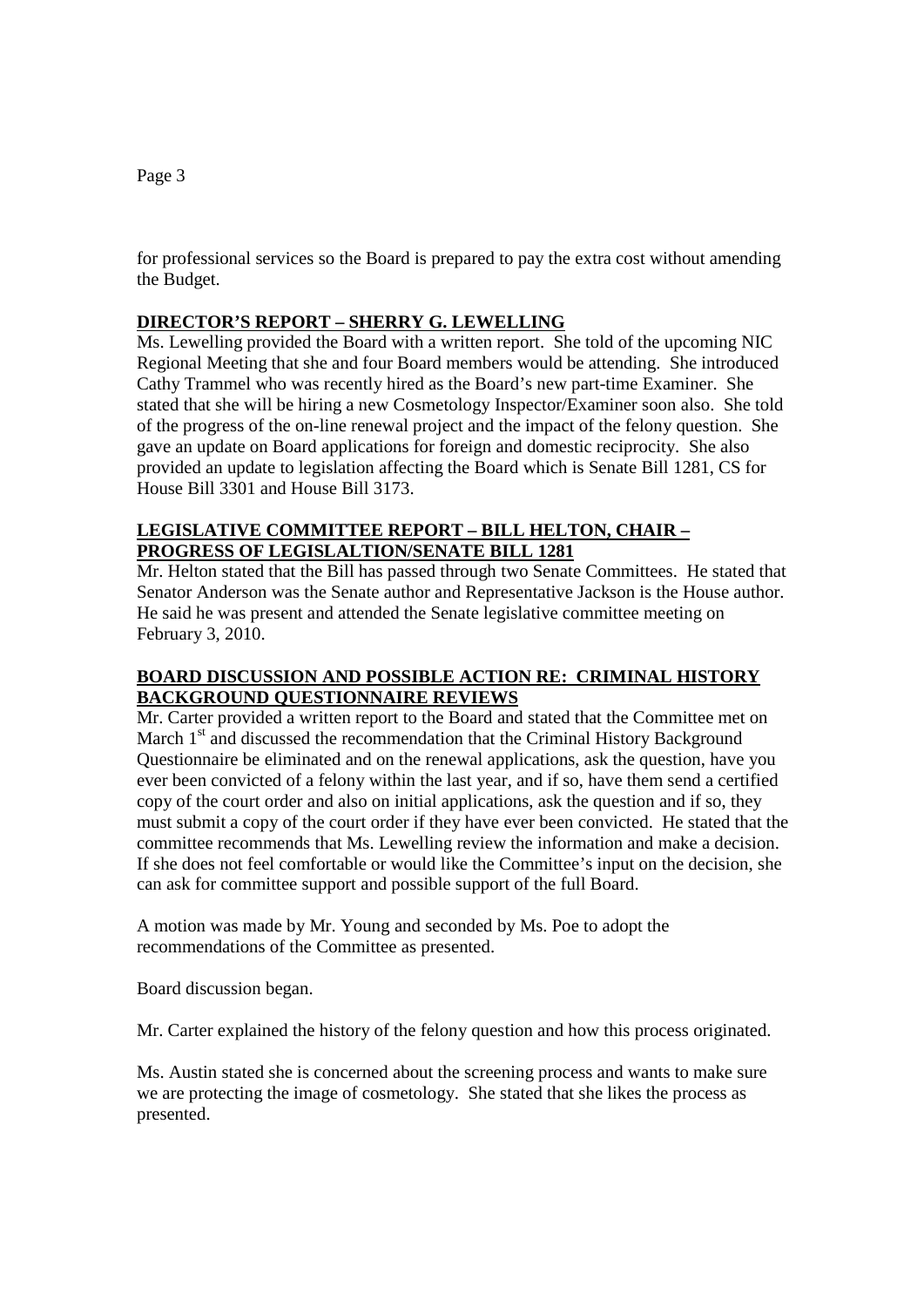Page 4

Mr. Young stated that the final decision is in Sherry's hands as stated by statute. He stated that the committee has provided her with acceptable guidelines for reviewing the applications.

VOTING: Austin, yes; Carter, yes; Helton, yes; Poe, yes; Young, yes. Motion carried.

### **BOARD DISCUSSION AND POSSIBLE ACTION RE: CRAIG MARLEY'S APPLICATION FOR REINSTATEMENT FROM SUSPENSION**

Vice Chair Saxton asked Mr. Marley to explain why he feels the Board should reinstatement his license.

Mr. Marley stated that he surrendered his license in March 2005. He said he took responsibility for his actions and decisions he made at the school he owned. He said he followed the agreement.

Mr. Carter stated that he has met the terms of the agreement.

A motion was made by Mr. Carter and seconded by Ms. Austin to allow Mr. Marley to reinstate his license.

Ms. Balzer read the terms in the Consent Order.

Board discussion began.

Mr. Carter amended his motion to allow Mr. Marley to reinstate his license with back penalties and fees effective May 8, 2010.

Ms. Austin stated that she would not second the amended motion.

Mr. Young seconded the amended motion.

Ms. Austin stated that is not her intent to punish Mr. Marley and that the intent is to be sure he is safe to practice cosmetology on the public.

Board discussion continued.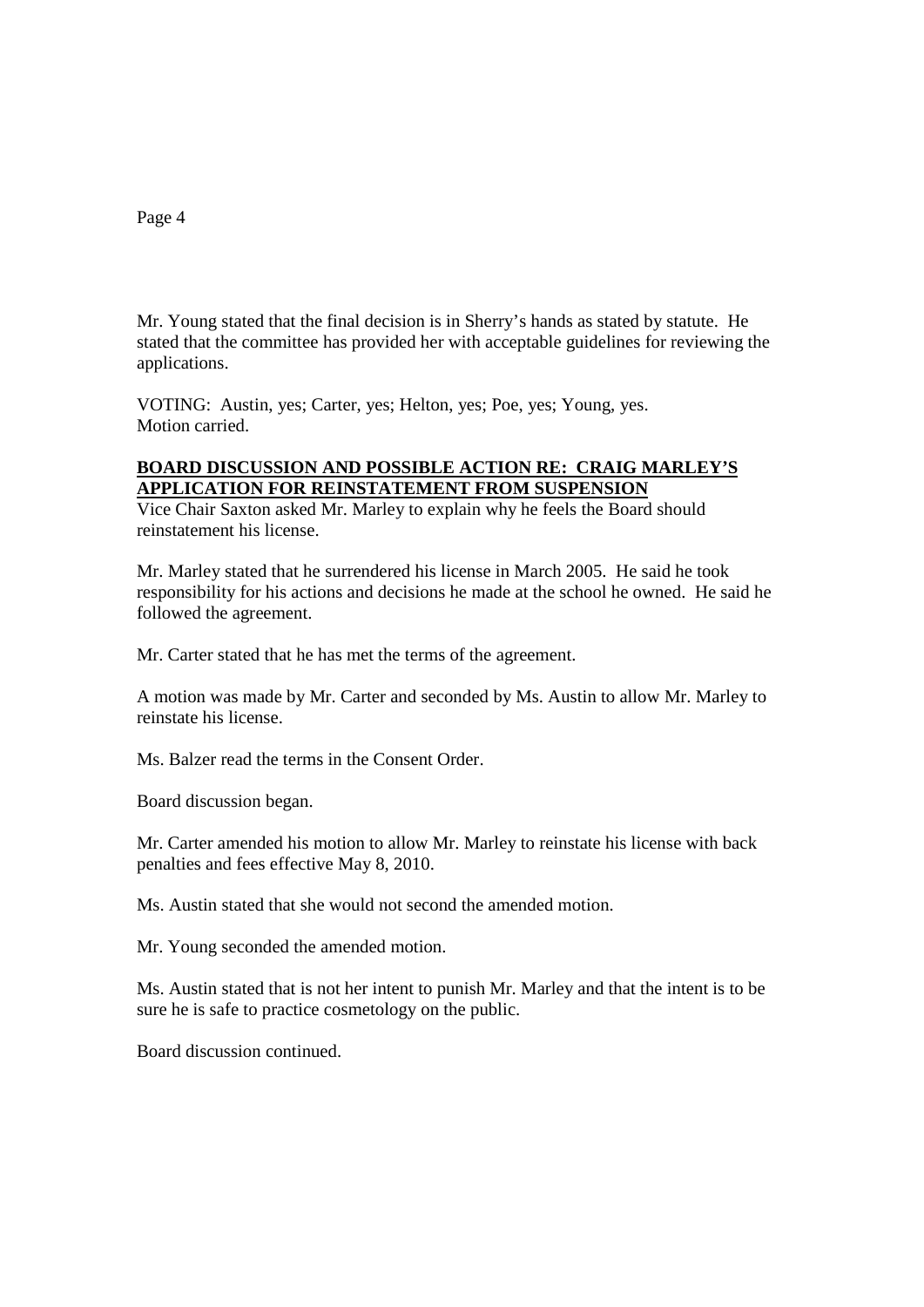VOTING: Austin, yes; Carter, yes; Helton, no; Poe, yes; Young, yes. Motion carried.

#### **BOARD DISCUSSION AND POSSIBLE ACTION RE: DETERMINATION OF BOARD'S POSITION TO COMBINE BARBERS WITH COSMETOLOGY BOARD AS IN HOUSE BILL 3173**

Ms. Lewelling stated that she received a call last Wednesday from Mark Nelson who is in Representative Hickman's office. She learned that the bill they are using is from a shell bill. She said her greatest concern is that they are asking for four (4) Barber Board representatives to serve on the Board and she thought that was too many. She stated that two (2) might be a more reasonable number. She stated that she learned that the inspection program may stay with the Health department and at least one (1) employee may transfer over. She stated that she spoke with officials at the Health Department and they are going to remain neutral on this issue.

Mr. Young suggested that one of the two representatives be a Barber school representative and the other be a practicing Barber.

Mr. Carter stated that he is concerned about supporting this legislation because it could lead to having to take over tattooing and body piercing and later possibly having our agency placed under a big licensing agency.

A motion was made by Mr. Young and seconded by Mr. Helton to allow Ms. Lewelling to enter into negotiations and discussion regarding this legislation to allow for two Barber representatives on the Board and for the Board to take over the Barber inspection and testing programs and collection of all Barber revenue.

Board discussion continued.

Mr. Young amended the original motion, seconded by Mr. Helton to include the original part of the motion that allows Ms. Lewelling to enter into negotiations and discussion regarding this legislation to allow for two Barber representatives on the Board and for the Board to take over the Barber inspection and testing programs and collection of all Barber revenue and add to the motion that the Chair of the legislative committee be kept informed during the entire process and not limit the discussion and negations to just the items mentioned previously. Also, if the need arises, inform the Chair of the Board of the possible need to call for a Special Board meeting if Board action is necessary. VOTING: Austin, yes; Carter, yes; Helton, yes; Poe, yes; Young, yes. Motion carried.